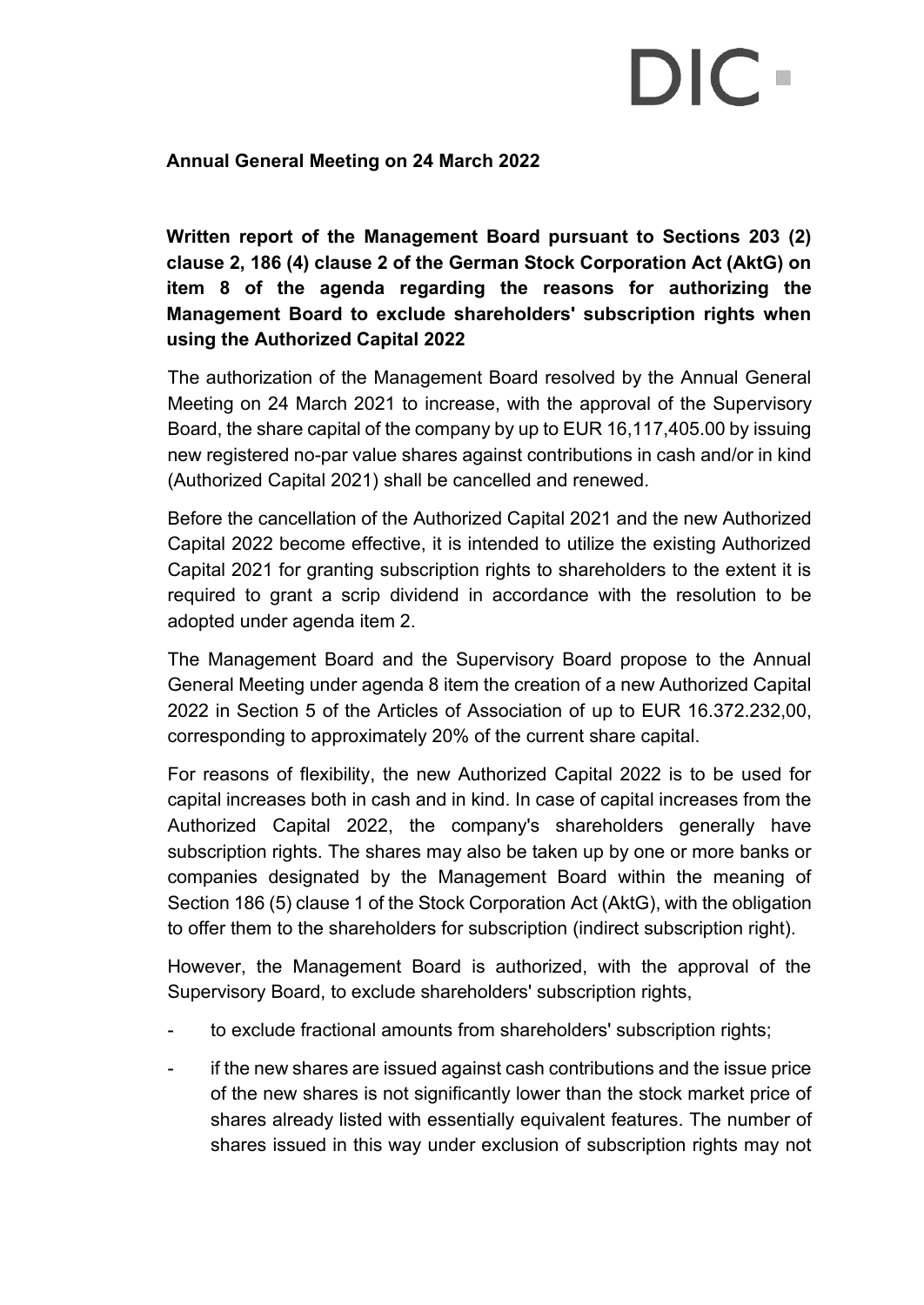exceed 10% of the share capital, neither at the time the authorization takes effect nor at the time it is exercised. Other shares issued or sold during the term of this authorization under exclusion of subscription rights in direct or corresponding application of Section 186 (3) clause 4 of the German Stock Corporation Act (AktG) shall be counted towards the maximum limit of 10% of the share capital. Also to be counted are shares to be issued to service option and/or conversion rights or obligations under options and/or convertible bonds and/or profit-participation rights, provided that such bonds or profit-participation rights are issued during the term of this authorization under exclusion of subscription rights in corresponding application of Section 186 (3) clause 4 of the German Stock Corporation Act (AktG);

- if the capital increase is made against contribution in kind, in particular for the purpose of acquiring enterprises, parts of enterprises, equity interests in enterprises or other assets related to an acquisition project or in the context of business combinations or
- to the extent required to grant holders or creditors of option bonds and/or convertible bonds with option or conversion rights or option or conversion obligations previously issued by the company or companies in which the company directly or indirectly holds a 100% interest, subscription right to bonds to the extent they would be entitled as shareholders after exercising the option or conversion rights or after fulfilling option or conversion obligations.

With regard to this authorization to exclude shareholders' subscription rights with the approval of the Supervisory Board, the Management Board submits the following report pursuant to Section 203 (2) clause 2, 186 (4) clause 2 of the German Stock Corporation Act (AktG):

First, it should be possible to exclude the subscription right for fractional amounts. This authorization serves to ensure that a practicable subscription ratio can be presented with regard to the amount of the respective capital increase. Without the exclusion of the subscription right with regard to the fractional amount, the technical implementation of the capital increase would be considerably more difficult, in particular in the case of a capital increase by round amounts. The new shares excluded from the shareholders' subscription rights as fractional amounts will be realized by the company as best possible, either by way of sale on the stock exchange or in another manner. Management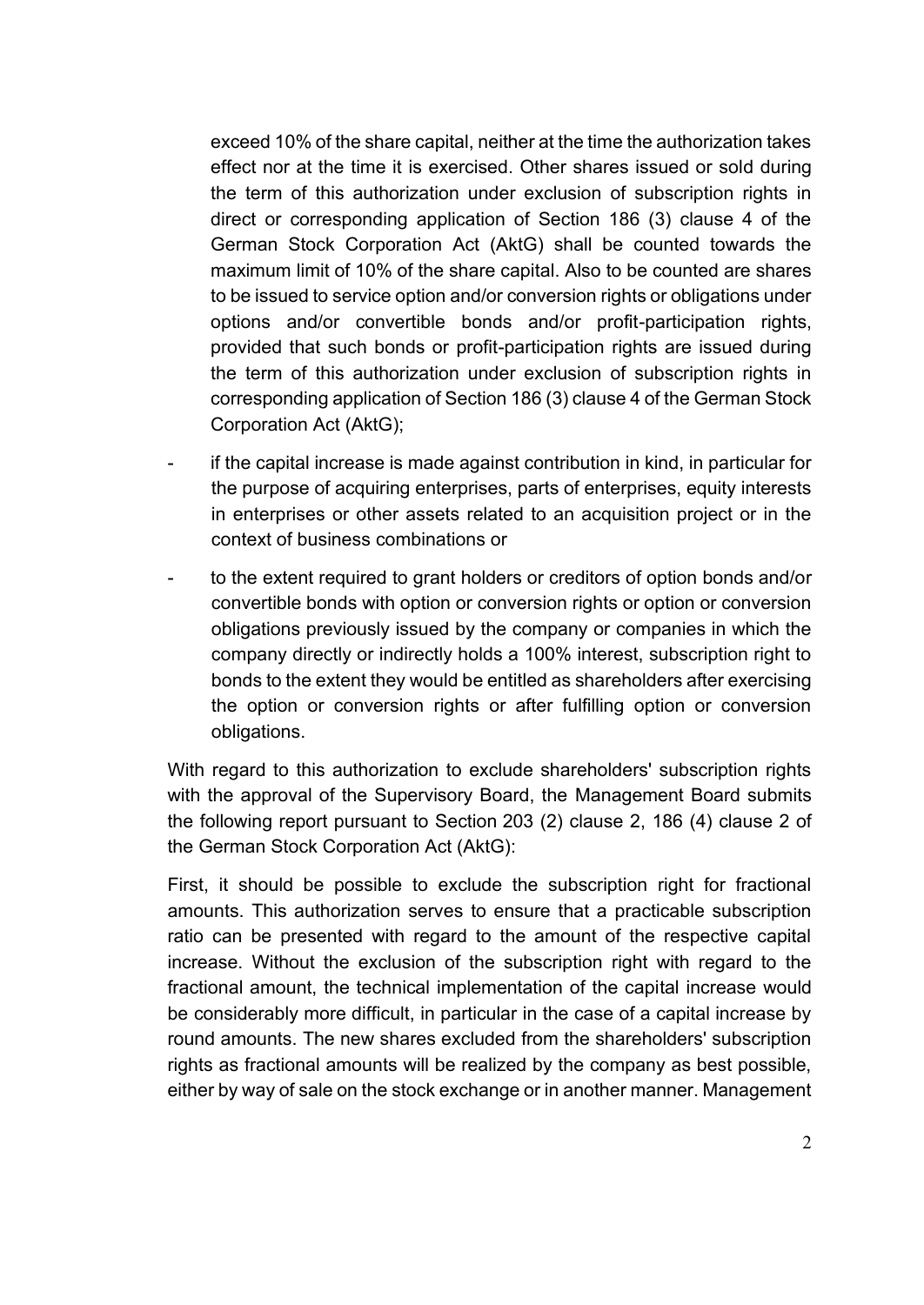Board and Supervisory Board therefore consider the authorization to exclude subscription rights adequate.

It should furthermore be possible to exclude subscription rights if the new shares are issued in accordance with Section 203 (1) clause 1, 186 (3) clause 4 of the German Stock Corporation Act (AktG) against cash contributions in an amount not significantly lower than the stock market price, and if the total pro rata amount of the share capital represented by the issued shares does not exceed 10% of the share capital, either at the time the authorization takes effect or at the time it is exercised. The authorization enables the company to meet capital requirements even at short notice and in this way, to quickly and flexibly use market opportunities. The exclusion of subscription allows for very quick action without having to complete the subscription rights procedure, which is both more costly and time-consuming, and for placements close to the stock market price, i.e. without the usual discount for subscription issues. Such capital increases will furthermore enable the company to attract new investors in Germany and abroad. When exercising the authorization, the Management Board - with the approval of the Supervisory Board - will set the discount on the stock market price as low as possible in accordance with the market conditions prevailing at the time when the issue price is finally determined. The discount on the stock market price will in no case exceed 5% of the exchange price.

In addition, the extent of the cash capital increase under exclusion of subscription rights in accordance with Section 186 (3) clause 4 of the German Stock Corporation Act (AktG) is limited to 10% of the share capital when the authorization takes effect or, if this amount is lower, when the authorization to exclude subscription rights is exercised. This 10% limit of the share capital is to include the shares issued or sold during the term of this authorization, under exclusion of subscription rights, in direct or analogous application of Section 186 (3) clause 4 of the German Stock Corporation Act (AktG), e.g. treasury shares. Similarly, shares to be issued to service option and/or conversion rights or conversion and/or option obligations under option bonds and/or convertible bonds and/or profit participation rights are also to be included, provided that such bonds or profit participation rights are issued during the term of this authorization, under exclusion of subscription rights, in analogous application of Section 186 (3) clause 4 of the German Stock Corporation Act (AktG). This cap takes into account the shareholders' need for protection against dilution of their shareholdings. As the new shares will be placed close to the stock market price, each shareholder will be able to acquire shares on the market on approximately the same terms in order to maintain their shareholding quota.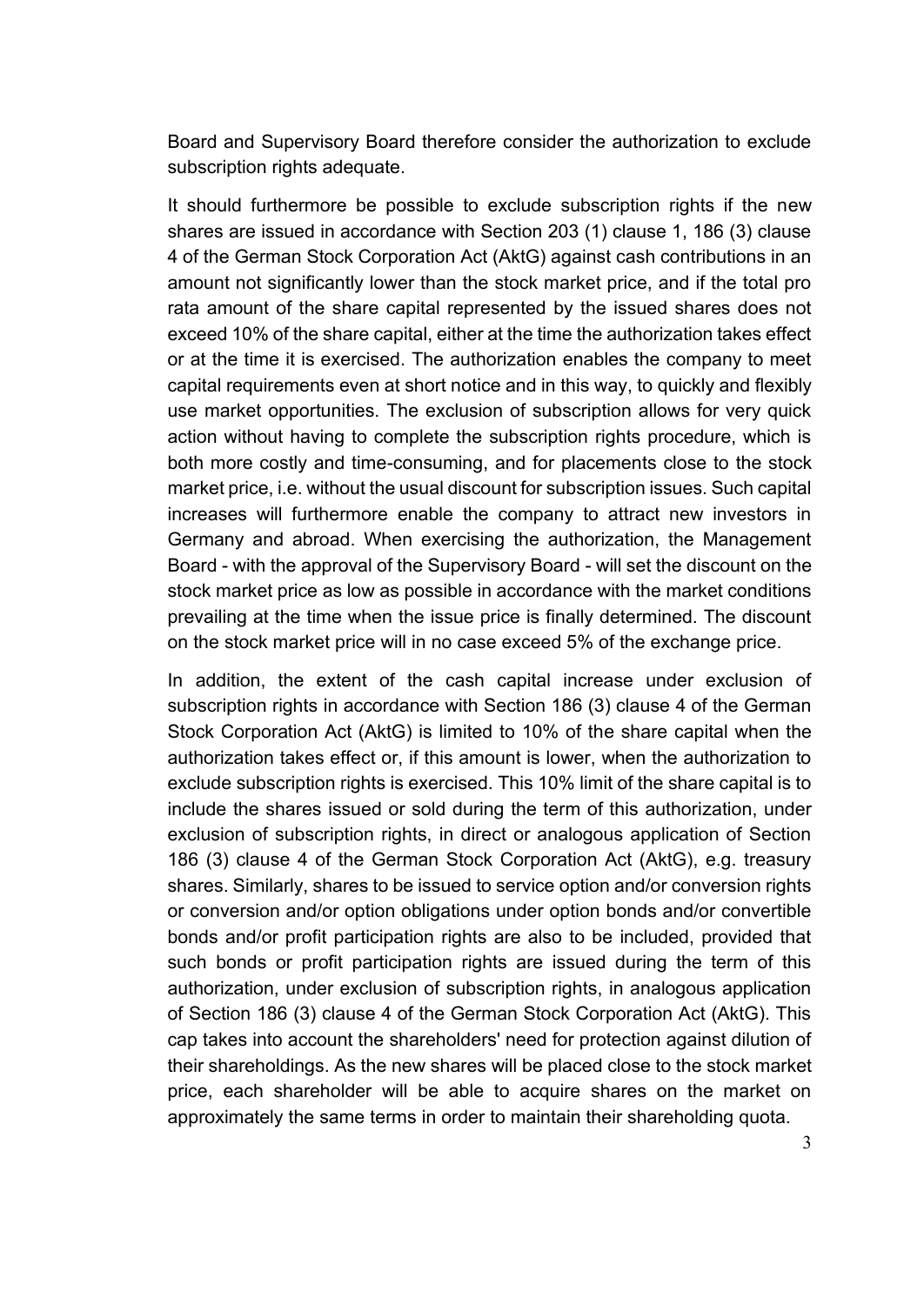In addition, there should be the option to exclude shareholders' subscription rights if the capital increase is made against contributions in kind, in particular, for the purpose of acquiring enterprises, parts of enterprises, equity interests in enterprises or other assets related to an acquisition project, or in the context of business combinations. This provides the company the scope required to utilize any upcoming opportunities to acquire other enterprises, equity interests in enterprises or in parts of enterprises, as well as for business combinations, but also for the acquisition of other assets that are essential to the company and related to an acquisition project, in a quick and flexible manner and in a way that preserves liquidity in order to improve the company's competitive position and strengthen its earning power. In the context of such transactions, frequently extremely high consideration has to be paid, which should or can no longer be paid in cash. In parts, the owners of attractive enterprises or other attractive acquisition targets also proactively demand shares in the purchaser as consideration. For the company to be able to acquire such enterprises or other acquisition targets, it must be able to offer shares as consideration. Since this type of acquisition usually takes place at short notice, it usually cannot be resolved by the shareholders' meeting, which generally convenes only once a year. This requires the creation of authorized capital which the Management Board - with the approval of the Supervisory Board - is able to access quickly. In such a case, the Management Board ensures that the shareholders' interests are safeguarded adequately when determining the valuation ratios. In so doing, the Management Board takes into account the stock market price of the company's shares. The Management Board will use this authorization only if subscription rights are excluded in the company's best interest in a particular case. Currently, there are no specific acquisition projects for which the option of capital increases against contributions in kind under exclusion of subscription rights granted by the proposed authorization is to be used.

Finally, the subscription right should be excluded to the extent required to grant the holders or creditors of option bonds and/or convertible bonds previously issued by the company or group companies in which the company directly or indirectly holds a 100% stake, by using the authorized capital, a subscription right to new shares that is equivalent to the subscription right they have after having exercised the option or conversion right or after fulfilling a conversion and/or option obligation arising from these bonds. In order to make bonds easier to place on the capital market, the corresponding option or bond terms usually include dilution protection. One possibility to provide dilution protection is to give the holders or creditors of the bonds a subscription right to the new